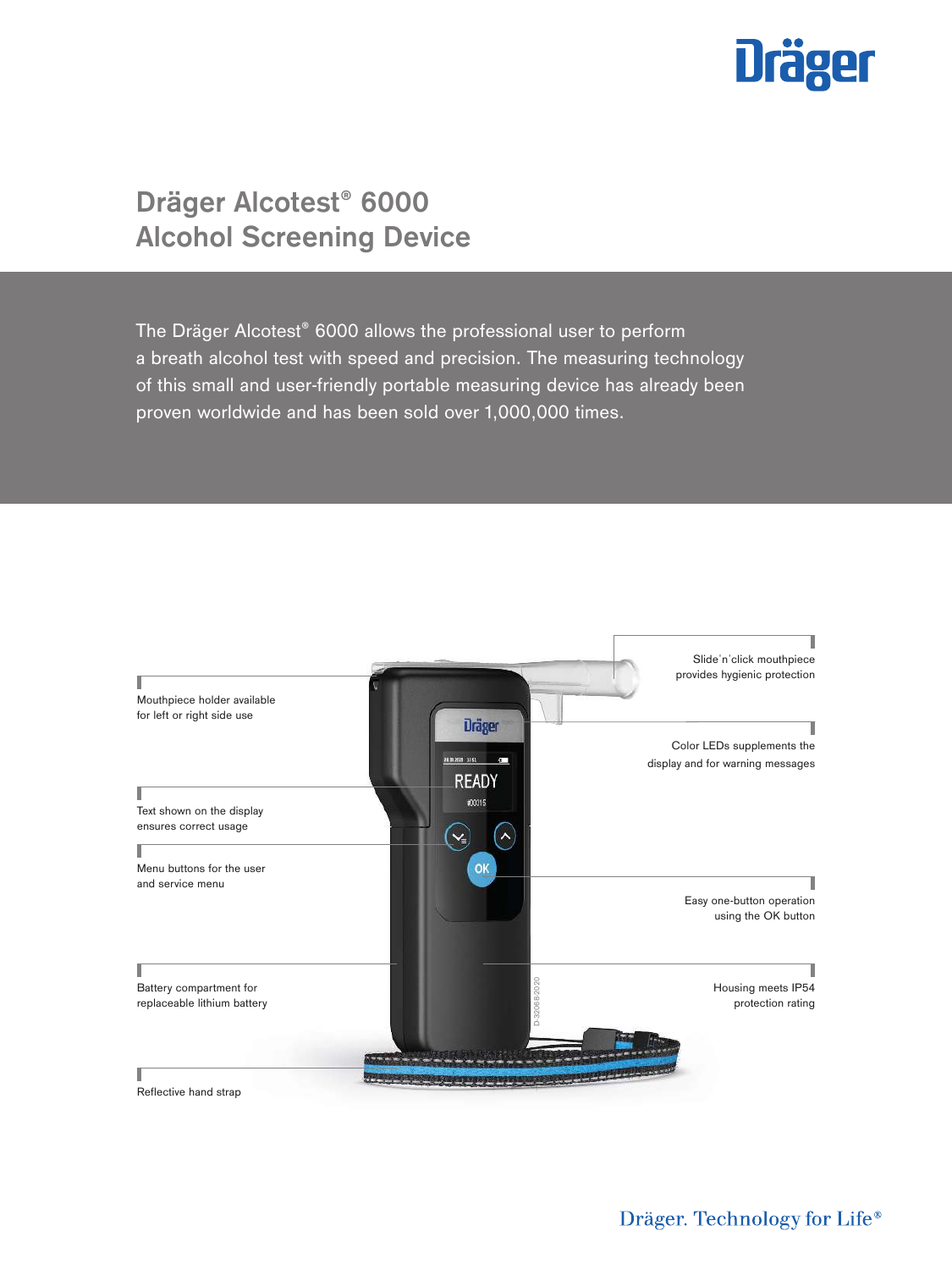# **Benefits**

#### **Breath alcohol testing made easy**

The device is ready to use within seconds. This means that you can perform an (active) test on a subject at any time. It is also possible to measure alcohol in the ambient air (passive), in which case a mouthpiece isn't required.

All functions required for a measurement are activated with the convenient blue OK button, while two menu buttons are used for navigation.

### **Versatile and tough**

The tried and tested electro-chemical Dräger sensor in the Alcotest 6000 is distinguished by its very fast response times and a long service life. It operates with extreme precision and reliability. The analysis is reliable even at temperatures of -5 to +50 °C / 23 to 122 °F. The sensor also delivers reliable results quickly in case of a high alcohol content, for both active and passive measurements.

### **Convenient to use**

Dealing with intoxicated people requires a high degree of attention and concentration. An intuative operation of the device is an important aspect for ease of use and smooth breath testing procedures.

All measurement functions can be operated with just one button to make it easier for you to perform the test. The large back-lit display is easy to understand due to its full-text messages which guide you securely through the alcohol test. An LED and audible signal complement the display and indicate the end of a measurement process. Two menu buttons are used to navigate through the menu, enabling you to perform functions such as reviewing the last test results and optional printing.

### **Simply hygienic: the Slide'n'click mouthpiece**

The sophisticated product design meets the requirements for performing the breath alcohol test quickly, easily and hygienically: The shape of the Slide'n'click mouthpiece allows you to intuitively fit it correctly, even in the dark. The Alcotest 6000 is ready to use again immediately after changing the mouthpiece. Furthermore, attempts at obstruction are consistently rejected by the device: The air outlet cannot be closed, foiling any attempts to manipulate the device when giving a breath sample.

A spacer on the mouthpiece keeps the lips of the person being tested from coming into contact with the device's housing. The spacer can also be used as a mouthpiece ejector if necessary. Mouthpieces with return valve are also available upon request.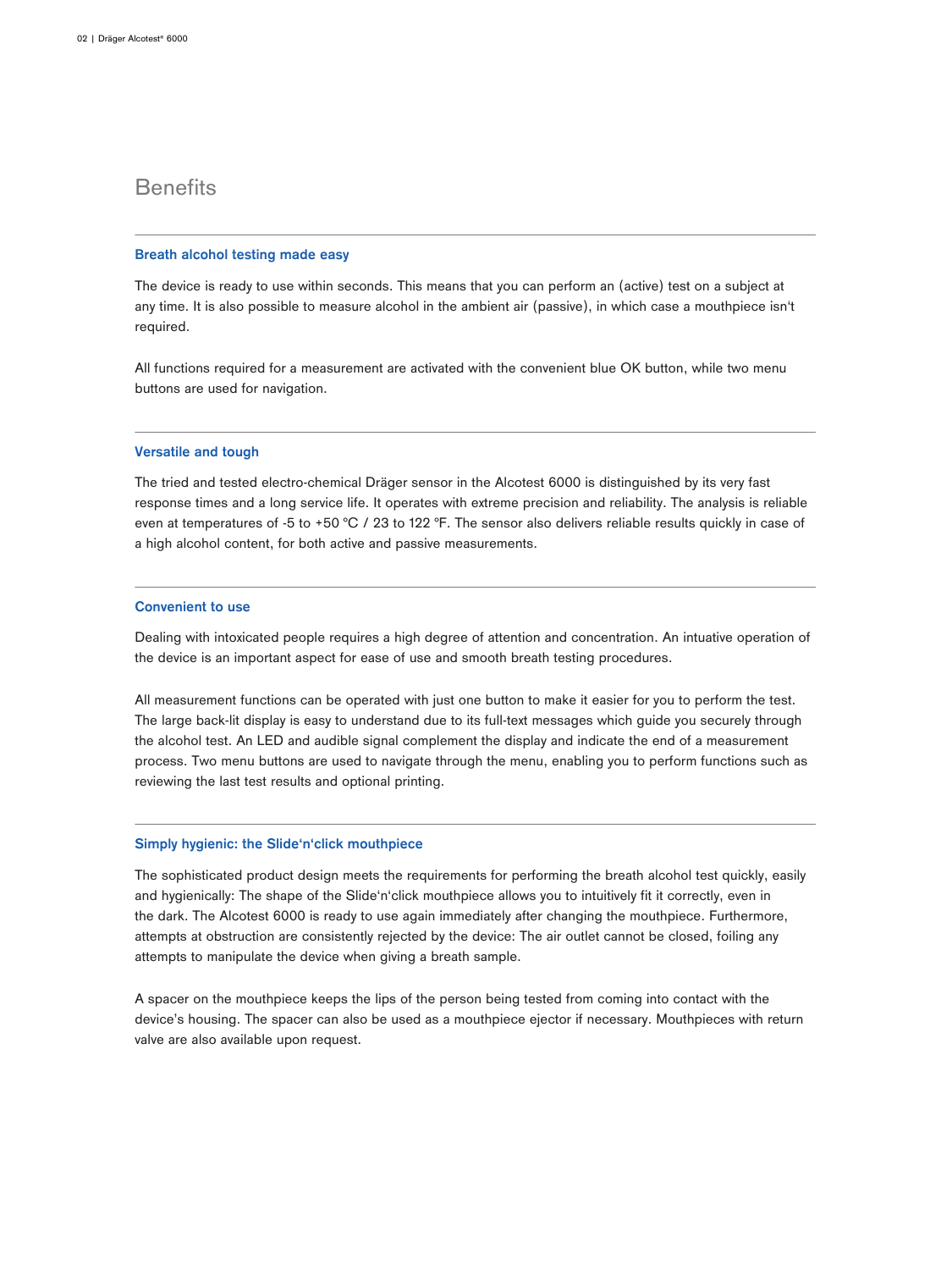# **Benefits**

### **The Alcotest Hygiene Plus**

Hygiene is an increasingly important part of our everyday lives. Dräger Alcotest breath-alcohol detection devices use non-invasive measuring technologies with a high degree of hygiene – for the user as well as the test subject – thanks to the following features:

- During testing, the exhaled air is directed past rather than through the device
- There is a 90° angle between the user and the test subject during testing
- Disposable mouthpiece is individually packaged
- ‒ Benefits of the Slide 'n' Click mouthpieces:
	- safe, hygienic distance between user and test subject
	- spacer prevents direct contact between lips and device
	- mouthpiece is easy to remove
	- the non-return valve prevents inhalation of air through mouthpiece

### **Innovation born out of tradition**

With over 65 years of experience, Dräger is the global market leader in the field of breath-alcohol testing. Police in many countries use devices from the Alcotest product series in everyday traffic monitoring. The Alcotest 6000 is made in Germany and meets the highest standards of quality. It uses the same, professional EC sensor technology, ensuring precise test performance and secure results.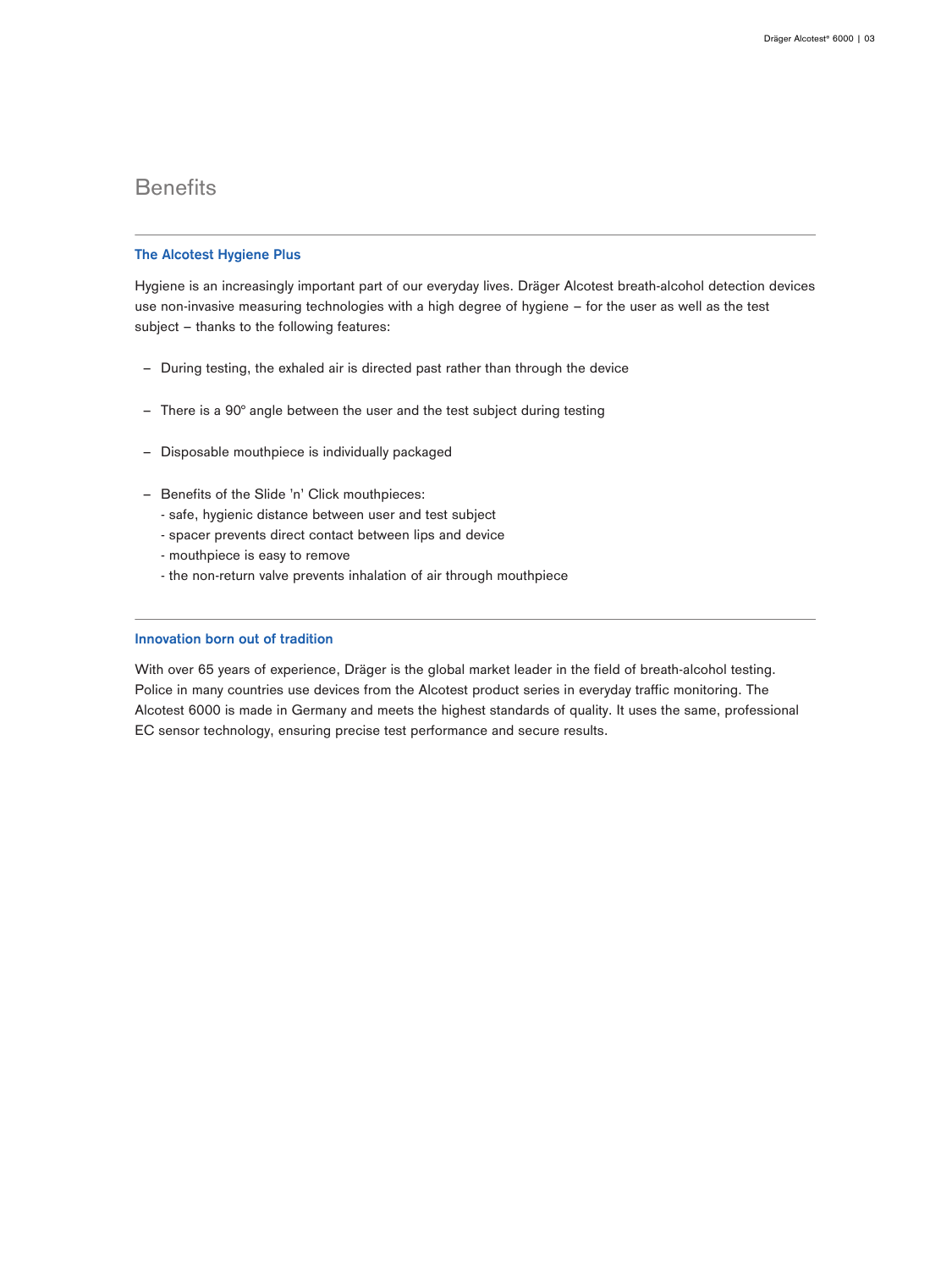D-0550-2018

# Accessories



## **Mouthpieces (slide'n'click)**

Available in packs of 100, 250, and 1,000 mouthpieces with or without non-return valve.

### **Protective cover**

The cover offers additional protection. Meaning, it can be operated while in the cover, since the display is visible at all times.



## **Dräger Mobile Printer BT**

The Dräger Mobile Printer BT facilitates wireless printing from any compatible Dräger testing device within a 15-metre radius. You secure the small, lightweight mobile printer to your belt with a retaining clip. The OK key to switch the device on and off and the paper-feed button ensure ease of use. Illuminated symbols provide you with information about the status of the device.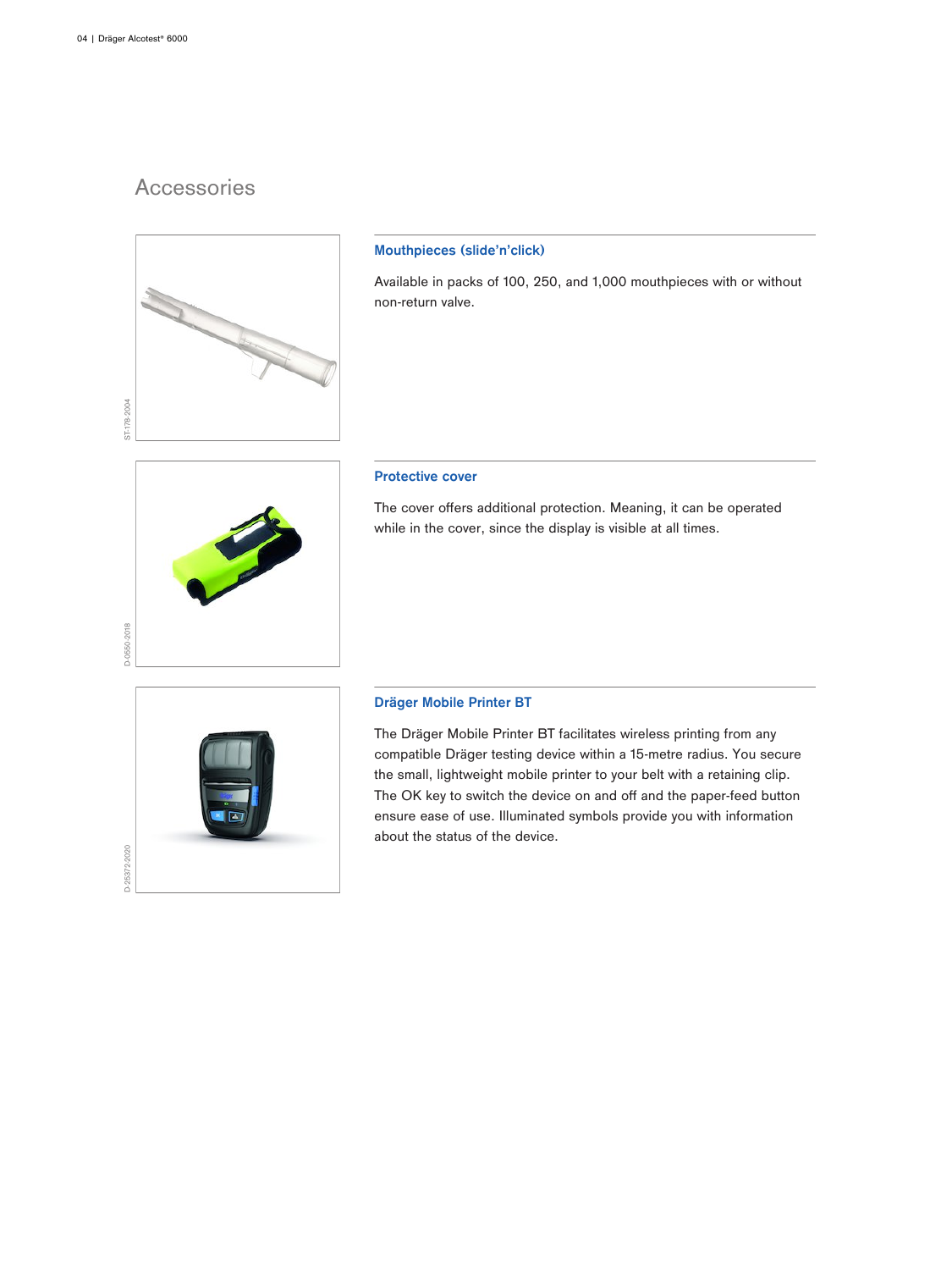# Related Products



## **Dräger Alcotest® 6820**

The fast and compact Dräger Alcotest® 6820 alcohol detection device meets the stringent requirements of professional breath-alcohol analysis. With its tried-and-tested DrägerSensor, this robust alcohol tester guarantees very rapid response times and precise test results in all weather conditions and can also be adapted to international guidelines.



## **Dräger DrugTest 5000**

No pipetting, no drips, no timing: With the Dräger DrugTest 5000, a drug test is carried out simply and quickly. The collected saliva samle can be analyzed immediately – for a accurate results on the spot.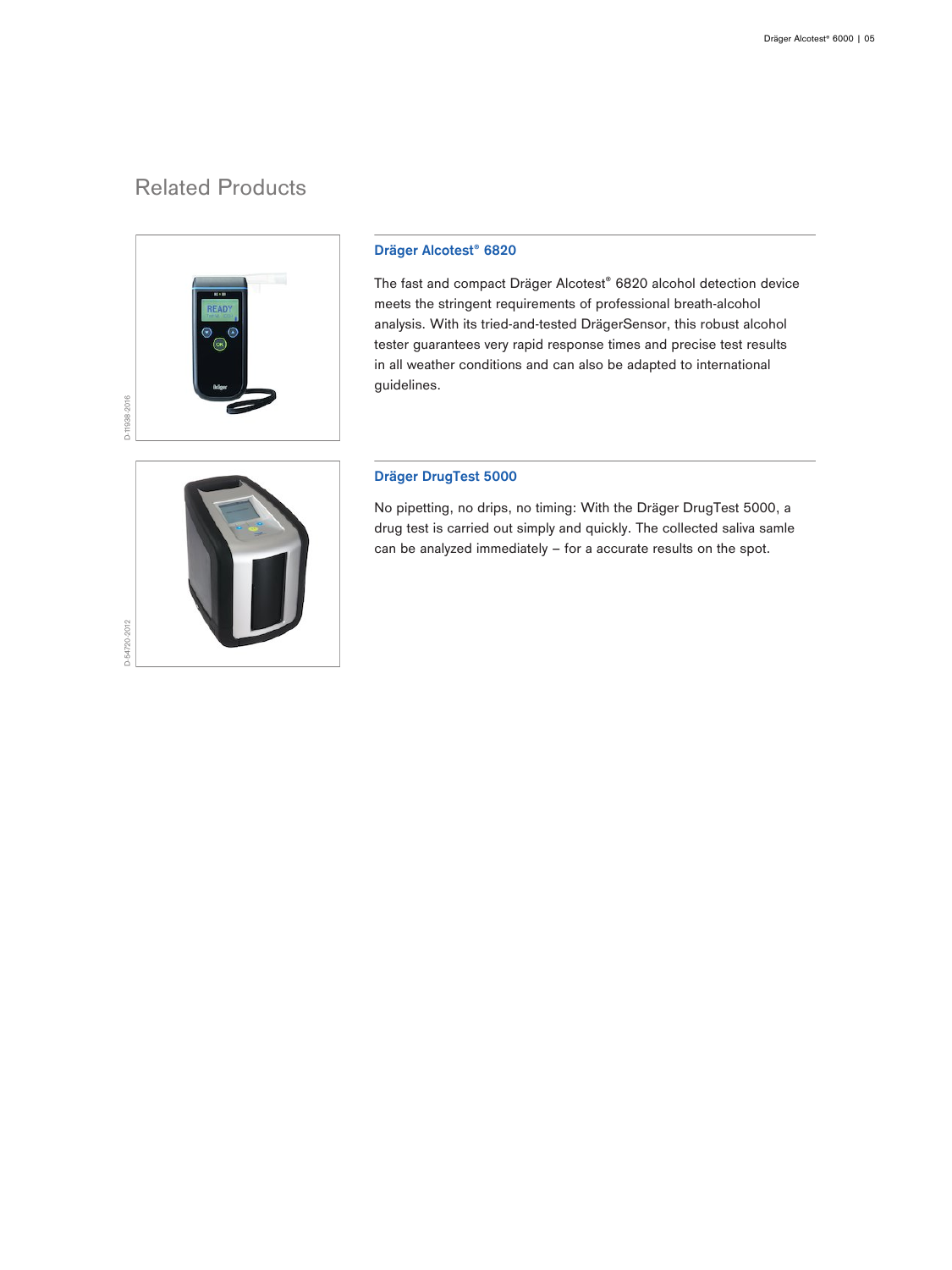# Technical Data

| Dräger Alcotest <sup>®</sup> 6000 |                                                                   |
|-----------------------------------|-------------------------------------------------------------------|
| Measuring principle               | Electrochemical DrägerSensor in 1/4" technology; alcohol specific |
| Measuring range                   | 0 to 2.5 mg/l; if measurement range limit is exceeded, a message  |
|                                   | is displayed                                                      |
| Sampling                          | Standard: automatic sampling when minimum volume resp.            |
|                                   | defined blow time is reached;                                     |
|                                   | Passive sampling without mouthpiece or manual initiation          |
|                                   | of sampling possible                                              |
| Ready for use                     | Approx. 2 s after switching on                                    |
| Display of measurement result     | After approx. 3 s (at 0 mg/l, room temperature)                   |
| Operating temperature             | -5 to +50 °C / 23 to 122 °F                                       |
| Relative humidity                 | 10 to 100 % relative humidity                                     |
|                                   | (non-condensing and in operating state)                           |
| Ambient pressure                  | 600 to 1,300 hPa / 17.7 to 38.4 inch Hg                           |
| Display                           | Graphic backlit LCD display;                                      |
|                                   | 32 x 22 mm / 1.3" x 0.9" (128 x 64 pixels)                        |
| LED                               | 2-colour, to support display of results and warning messages      |
| Audible signal                    | Signal tone to support display messages and warnings              |
| Datalogger                        | Storage of last 500 tests with test numbers, date and time        |
| Power supply                      | 1 x CR123A-Battery, charge level indicator in display,            |
|                                   | with one battery up to. 1,500 breath tests can be done.           |
| Mouthpiece adaption               | Improved Slide'n'click mouthpiece attachment; can be fitted for   |
|                                   | right or left orientation                                         |
| Mouthpiece                        | Hygienically, individually packaged, with tamper-proof, tamper-   |
|                                   | proof air outlet, mouthpiece ejector and spacer between mouth     |
|                                   | and instrument housing                                            |
| Operating concept                 | Measurement functions can be performed using just one button;     |
|                                   | menu navigation is via two menu button                            |
| Calibration                       | Wet gas or dry gas calibration                                    |
| Housing                           | Impact resistant ABS/PC                                           |
| Dimensions (W x H x D), weight    | Approx. 50/60 x 141 x 31 mm / 2"/2.4" x 5.6" x 1.2";              |
|                                   | approx. $150 g / 0.33$ lbs, incl. battery                         |
| Instrument configuration          | Direct menu-guided configuration of instrument settings           |
|                                   | (PIN required) No additional PC software needed                   |
| Vibration and shock               | EN 60068-2-27, EN 60068-2-6; EN 60068-2-64                        |
| CE marking                        | CE conform                                                        |
| Norm                              | EN 15964, NHTSA, FDA Conformity, depending on configuration       |
| Internal clock                    | Warning or deactivation after end of service interval             |
| Protection type                   | <b>IP54</b>                                                       |
| Bluetooth <sup>®</sup> (optional) | For the communication with the Dräger Mobile Printer BT           |

# Ordering Information

| Dräger Alcotest <sup>®</sup> 6000 - Configurator | 37 06 320 |
|--------------------------------------------------|-----------|
| Dräger Alcotest <sup>®</sup> 6000 - Standard     | 37 06 961 |
| Dräger Alcotest <sup>®</sup> 6000 - USA          | 37 06 962 |
| Dräger Alcotest <sup>®</sup> 6000 - Japan        | 37 06 963 |
| Dräger Alcotest <sup>®</sup> 6000 - Nordics      | 37 06 964 |
| Mouthpiece - Package with 100 pieces             | 68 10 690 |
| Mouthpiece - Package with 250 pieces             | 68 10 825 |
|                                                  |           |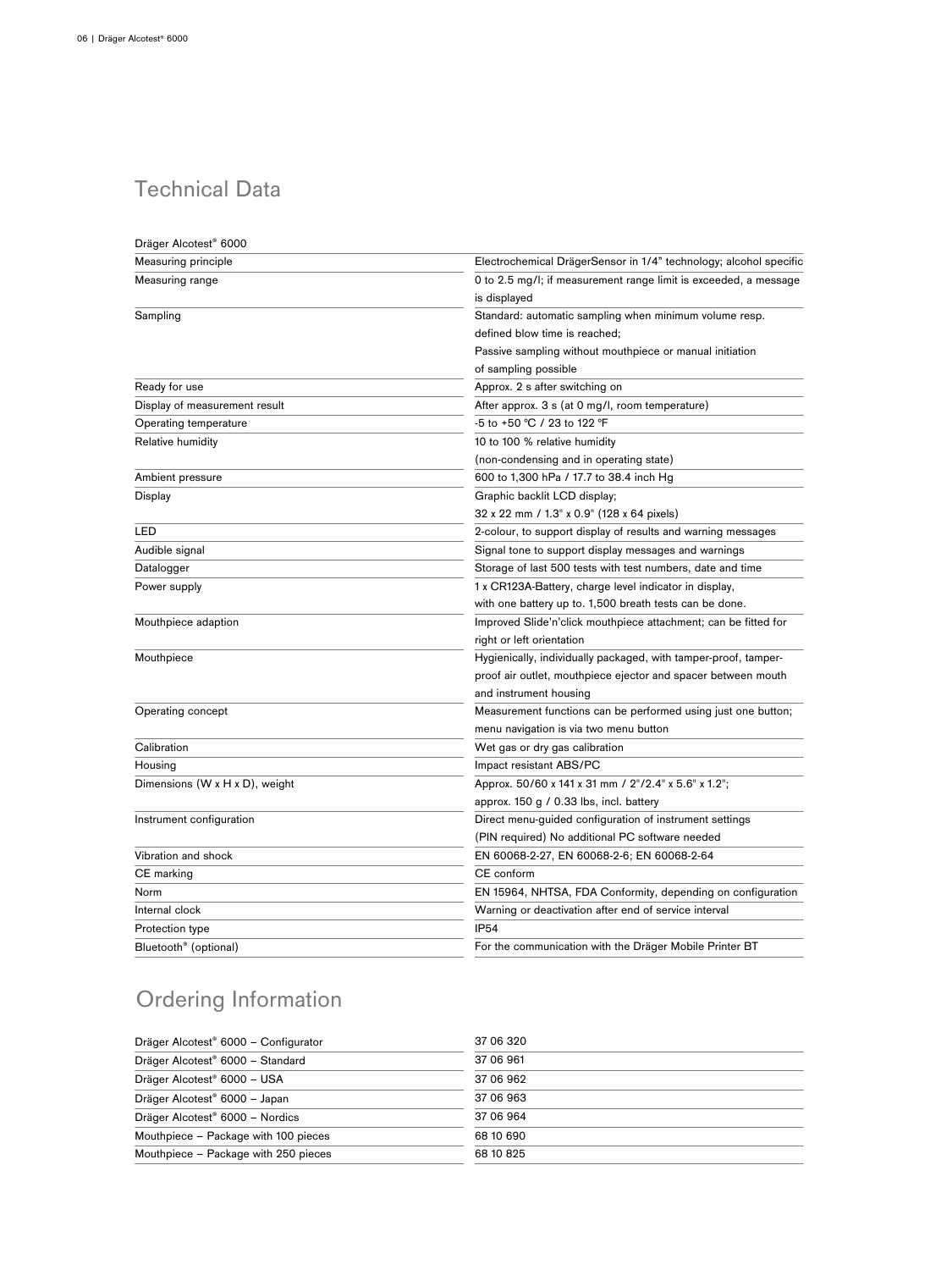# Ordering Information

| Mouthpiece - Package with 1,000 pieces                       | 68 10 830  |
|--------------------------------------------------------------|------------|
| Mouthpiece with non return valve - Package with 100 pieces   | 68 11 0 55 |
| Mouthpiece with non return valve - Package with 250 pieces   | 68 11 060  |
| Mouthpiece with non return valve - Package with 1,000 pieces | 68 11 065  |
| Protection bag, black                                        | 83 24 999  |
| Protection Bag yellow                                        | 83 27 811  |
| <b>Battery</b>                                               | 45 43 808  |
| Dräger Mobile Printer BT                                     | 37 00 421  |
|                                                              |            |